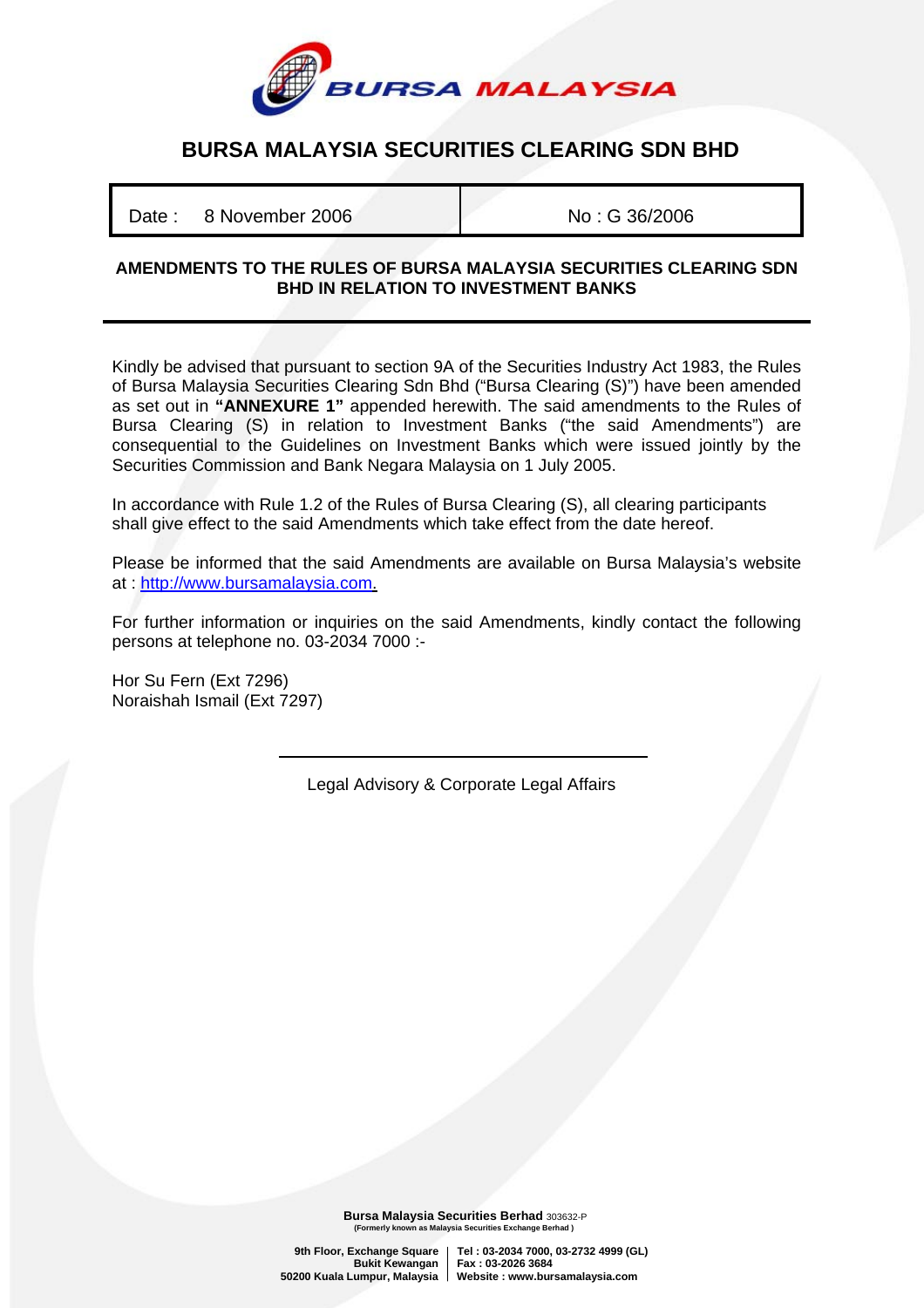## **AMENDMENTS TO THE RULES OF BURSA MALAYSIA SECURITIES CLEARING SDN BHD IN RELATION TO INVESTMENT BANKS**

| <b>EXISTING PROVISIONS</b> |                                               | <b>AMENDED PROVISIONS</b> |                                                                                                                                                                                                                                                                                 |
|----------------------------|-----------------------------------------------|---------------------------|---------------------------------------------------------------------------------------------------------------------------------------------------------------------------------------------------------------------------------------------------------------------------------|
| <b>Rule</b>                |                                               | <b>Rule</b>               |                                                                                                                                                                                                                                                                                 |
| Relevant<br><b>Rules</b>   | All Rules that contain the term "membership". | Relevant<br><b>Rules</b>  | The term "membership" wherever it appears in these Rules shall be<br>replaced with the term "participantship".                                                                                                                                                                  |
| Interpretation             | New provision                                 | Interpretation            | "Central Bank"                                                                                                                                                                                                                                                                  |
|                            |                                               |                           | means the Central Bank of Malaysia established under section 3 of the<br>Central Bank of Malaysia Act 1958.                                                                                                                                                                     |
| Interpretation             | New provision                                 | Interpretation            | "Guidelines on Investment Banks"                                                                                                                                                                                                                                                |
|                            |                                               |                           | means the Guidelines on Investment Banks issued jointly by the<br>Bank and the Commission, including subsequent<br><b>Central</b><br>amendments, modifications, variations, supplements or substitutes<br>thereto and any directives or guidelines as may be issued thereunder. |
| Interpretation             | New provision                                 | Interpretation            | "Investment Bank"                                                                                                                                                                                                                                                               |
|                            |                                               |                           | means an Investment Bank as referred to in the Guidelines on<br><b>Investment Banks.</b>                                                                                                                                                                                        |
| Interpretation             | New provision                                 | Interpretation            | "Investment Bank Capital Adequacy Framework"                                                                                                                                                                                                                                    |
|                            |                                               |                           | means the Investment Bank Capital Adequacy Framework referred to<br>in the Guidelines on Investment Banks.                                                                                                                                                                      |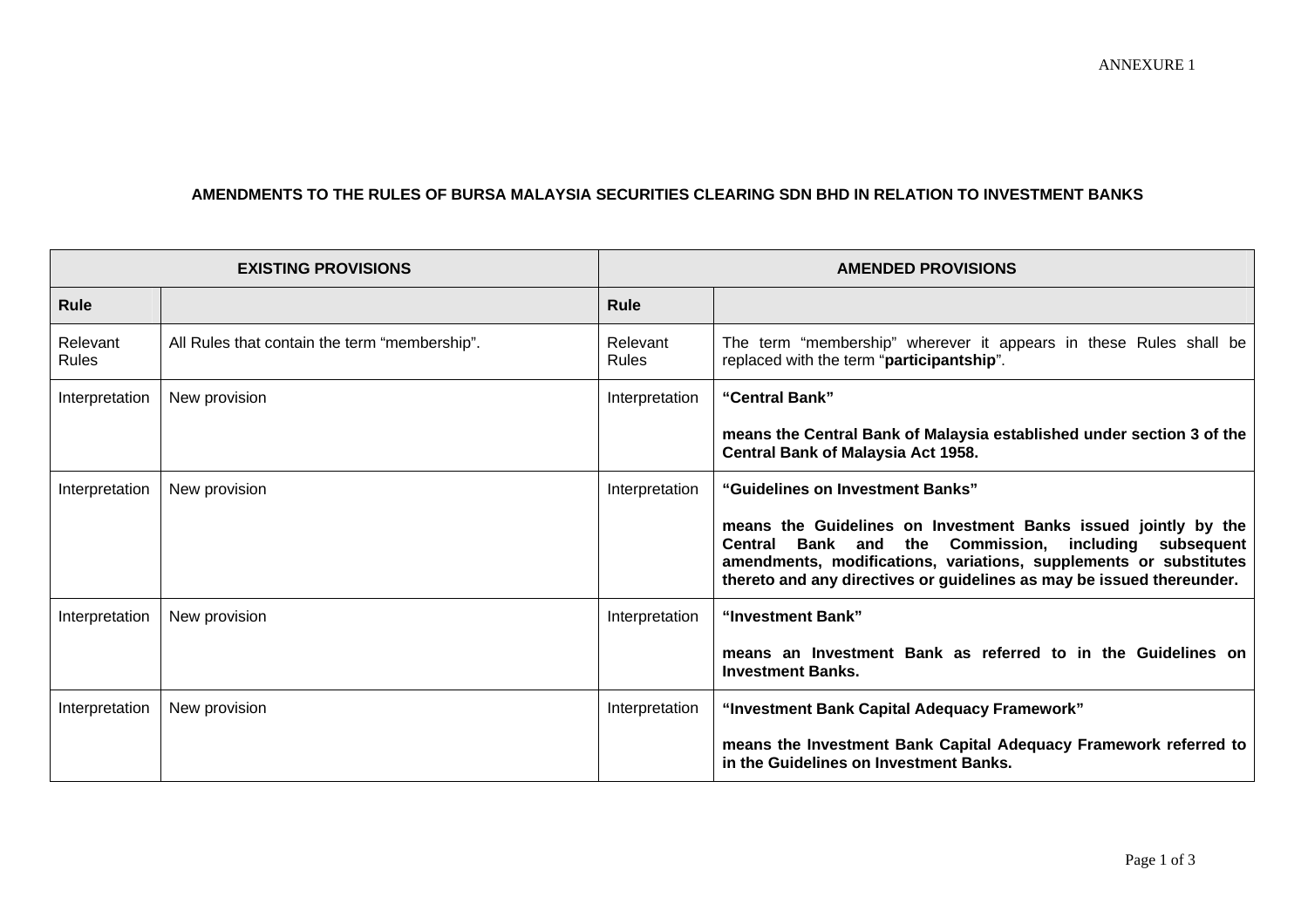| <b>EXISTING PROVISIONS</b> |                                      | <b>AMENDED PROVISIONS</b> |                                                                                                                                                                                                                                                                                                                                                                                                                                                                                                                                                                                                                                                                                                                                                                        |
|----------------------------|--------------------------------------|---------------------------|------------------------------------------------------------------------------------------------------------------------------------------------------------------------------------------------------------------------------------------------------------------------------------------------------------------------------------------------------------------------------------------------------------------------------------------------------------------------------------------------------------------------------------------------------------------------------------------------------------------------------------------------------------------------------------------------------------------------------------------------------------------------|
| Rule                       |                                      | <b>Rule</b>               |                                                                                                                                                                                                                                                                                                                                                                                                                                                                                                                                                                                                                                                                                                                                                                        |
| 2.1                        | ADMISSION OF CLEARING PARTICIPANT    | 2.1                       | ADMISSION OF CLEARING PARTICIPANT                                                                                                                                                                                                                                                                                                                                                                                                                                                                                                                                                                                                                                                                                                                                      |
|                            | $(a) - (c)$ (No change)              |                           | $(a) - (c)$ (No change)                                                                                                                                                                                                                                                                                                                                                                                                                                                                                                                                                                                                                                                                                                                                                |
|                            | New provision                        |                           | The Clearing House may, in approving an application, impose<br>(d)<br>on the applicant, such additional requirements or conditions<br>as it considers necessary.                                                                                                                                                                                                                                                                                                                                                                                                                                                                                                                                                                                                       |
| A2.3                       | OUTSOURCING OF BACK OFFICE FUNCTIONS | A2.3                      | OUTSOURCING OF BACK OFFICE FUNCTIONS                                                                                                                                                                                                                                                                                                                                                                                                                                                                                                                                                                                                                                                                                                                                   |
|                            | $(a) - (d)$ (No change)              |                           | $(a) - (d)$ (No change)                                                                                                                                                                                                                                                                                                                                                                                                                                                                                                                                                                                                                                                                                                                                                |
|                            | New provision                        |                           | This Rule shall not apply to a Trading Clearing Participant<br>(e)<br>which is an Investment Bank. A Trading Clearing Participant<br>which is an Investment Bank shall comply with the Guidelines<br>on Investment Banks and such other requirements of the<br>Central Bank relating to the outsourcing of back-office<br>functions, if any, insofar as the same are applicable to an<br>Relevant<br><b>Guidelines</b><br>Bank ("the<br>Investment<br>and<br>Requirements"). The Relevant Guidelines and Requirements<br>shall be regarded as part of these Rules and consequently any<br>breach by a Trading Clearing Participant which is an<br><b>Investment Bank of the Relevant Guidelines and Requirements</b><br>shall be deemed to be a breach of these Rules. |
|                            | New provision                        | A2.4                      | <b>INVESTMENT BANK</b>                                                                                                                                                                                                                                                                                                                                                                                                                                                                                                                                                                                                                                                                                                                                                 |
|                            |                                      |                           | In relation to a Trading Clearing Participant that has acquired the<br>status of an Investment Bank after its admission as a Trading Clearing<br>Participant under Chapter 2 of these Rules, the said Trading Clearing                                                                                                                                                                                                                                                                                                                                                                                                                                                                                                                                                 |